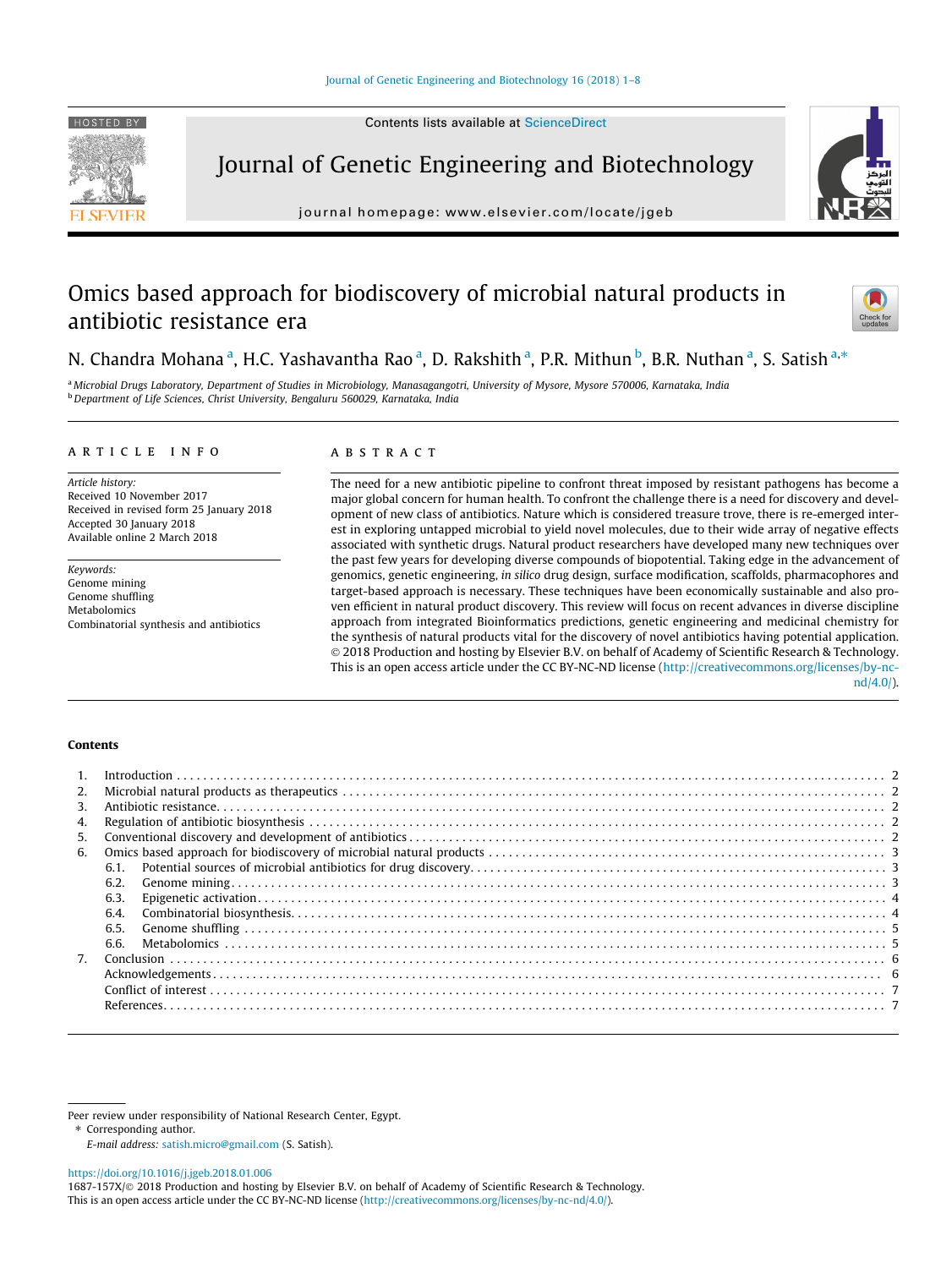# 1. Introduction

Microbial natural products (MNPs) have been a prominent source for drug discovery since the discovery of the penicillin by Alexander Fleming. MNPs has been critical importance in therapeutically viable drugs against infectious diseases, antioxidants, cancer, diabetes, etc.  $\begin{bmatrix} 1 \end{bmatrix}$  During the age of antibiotic discovery 1940–1970 has been accounted for major antibiotics known today as a result of vast screening efforts by natural product researchers. FDA assessment of natural products reveals that nearly one-quarter of these has been derived from microbial sources [\[1,2\]](#page-6-0). The long-established approach of 'herbal remedy' has been substituted with precise compounds emerging from the gene and molecular altered microbial products. Hence, microbial natural products have replaced plant-derived compounds as a source of therapeutic agents and has been a potential source for the discovery of novel therapeutics in the past decades. In recent years, there has been declination of natural products but an increase in their synthetic derivatives. This has greatly impacted therapeutic pipeline from the exploration of novel natural products being abandoned in the last decade by pharmaceutical industries. The perception of all the major classes of antibiotics had been found to be the main reason for the abandonment. Synthetic drugs have been preferred as screening methods for natural products, resulted in redundant isolates than novel compounds, also due to large-scale amount and time required for discovery [\[3\].](#page-6-0) Nowadays, the funding opportunities have been provided through academia, charities and governmental institutions for the quest. Due to the emergence of antimicrobial resistance (AMR), the antibiotic pipeline for combating serious life-threatening infections is almost empty against drug-resistant pathogens [\[1,2\].](#page-6-0) But, the diversity of chemical skeletons provided by MNPs has been a ray of hope. To tackle the unmet clinical challenge posed by multidrug resistance and also to cure ailments there is a need to readdress the issue with a new class of antibiotics through innovative approaches with completely different new framework using a directed synthesis of MNPs [\[2\]](#page-6-0). Earlier studies state natural products, as a result of evolutionary modification by mutation or through variation leading to change in the biosynthetic pathways for emergence bioactive molecules with the potency and selectivity to bind to biological targets  $[3,4]$ . This has attracted natural product researchers to explore the enzymology and biosynthesis for modulation possibilities for new molecular entities. There have been several new techniques developed for the natural product discovery in the recent years, initiating a 'new era in natural therapeutic discovery'.

This review is an effort to examine the current scenario, new approaches for exploration of natural therapeutics and also highlights recent reports of novel natural products derived from recent drug discovery technologies.

# 2. Microbial natural products as therapeutics

Threat imposed by drug-resistant pathogens has been a global concern. The inefficacies of available antibiotic pipeline in combating existing multidrug-resistant pathogens has been a critical issue in recent years. This has been attributed due to overexploitation antibiotics resulting in resistance to these pathogens. MNPs could be a prominent strategy for meeting the present preclinical requisite exerted by drug-resistant pathogens. MNPs have unusual chemical skeletons and diversification which could target varied regions leading to the potential for drug discovery. The regained interest of natural products with the amalgamation of cuttingedge developments in drug discovery has gained utmost importance for a targeted approach. MNPs have offered an efficient source of new drug leads, however, it is attributed to evolutionary advantage by selective mutation for the organism. In this regard concoction of untapped sources with recent advances in drug discovery techniques would enable to provide a new class of antibiotics. MNP analogue libraries could provide a base for medicinal chemistry for pharmaceutical profiling for enhancing the desired phenotype as well as providing insights on target and pathways [\[5,6\]](#page-6-0).

# 3. Antibiotic resistance

Antibiotics had been effective against prevalence and prevention of infections in the yesteryears. But, recently there has been a complication of resistance adopted by most of the pathogens in the pipeline of available antibiotics. The resistance has been linked to overexploitation of antibiotics leading to molecular, gene, cellular and community level resistance. Antibiotics have high affinity to the targets if there is a single point of mutation could trigger the surface resulting in resistance and proliferation as well transfer of resistance gene by transformation. Enzyme catalysed inactivation of antibiotics by hydrolysis has been crucial reason for failure  $\beta$  lactam antibiotics preventing cell penetration, alteration of targets and resisting the action of antibiotics [\[7\].](#page-6-0) Formation of biofilms has been one of the major reasons for antibiotic failure. Microbes conglomerate to form biofilms leading to irreversible attachment to the biotic/abiotic surface. Biofilms aid consortia of microbes against oxidative stress, increase in specific efflux pumps and also protection by providing an outer layer of extracellular polysaccharide layer. In addition, the transfer of antibiotic resistance genes by horizontal gene transfer is found to be in increased levels  $[8,9]$ . Hence, the concentration of antibiotic to inhibit these planktonic cells is much higher when compared to sessile cells.

# 4. Regulation of antibiotic biosynthesis

Antibiotics are secondary metabolites without a functionalised role in cell growth or reproduction. Antibiotics inherit specialised functions, which trigger intra/intracellular signalling (such as Carbon Catabolite Regulation, Nitrogen Metabolite Regulation, Phosphate Regulation), either for communication, nutrition and defence. The major diversity of antibiotics is attributed to combination synthesis of polyketides (PKS), non-ribosomal peptides (NRPS) pathways [\[10,11\]](#page-6-0).

### 5. Conventional discovery and development of antibiotics

Drug discovery involves identification of compounds with potential for blocking a single gene, gene product or molecular mechanism determined by genetic analysis or biological observations associated with the disorder [\[12\]](#page-6-0). Drug discovery involves multistep process [Fig. 1](#page-2-0). Target identification, assay development, screening, Hits and lead identification, lead optimization, drug development and clinical trial [\[13\].](#page-6-0)

Identification of target is a crucial preliminary step in drug discovery. The target could be an enzyme or protein which needs to be either blocked or activated to induce response for the cure of abnormality. Assay development involves a quest for bioactive compounds e.g., bioautography, paper disk method inhibiting the target to restore homeostasis. Screening enables high-throughput data for analysing a multitude of compounds. Hits and leads stage, a variety of parameters are examined such as the specificity, toxicity, and molecular structure of the bioactive molecule. Lead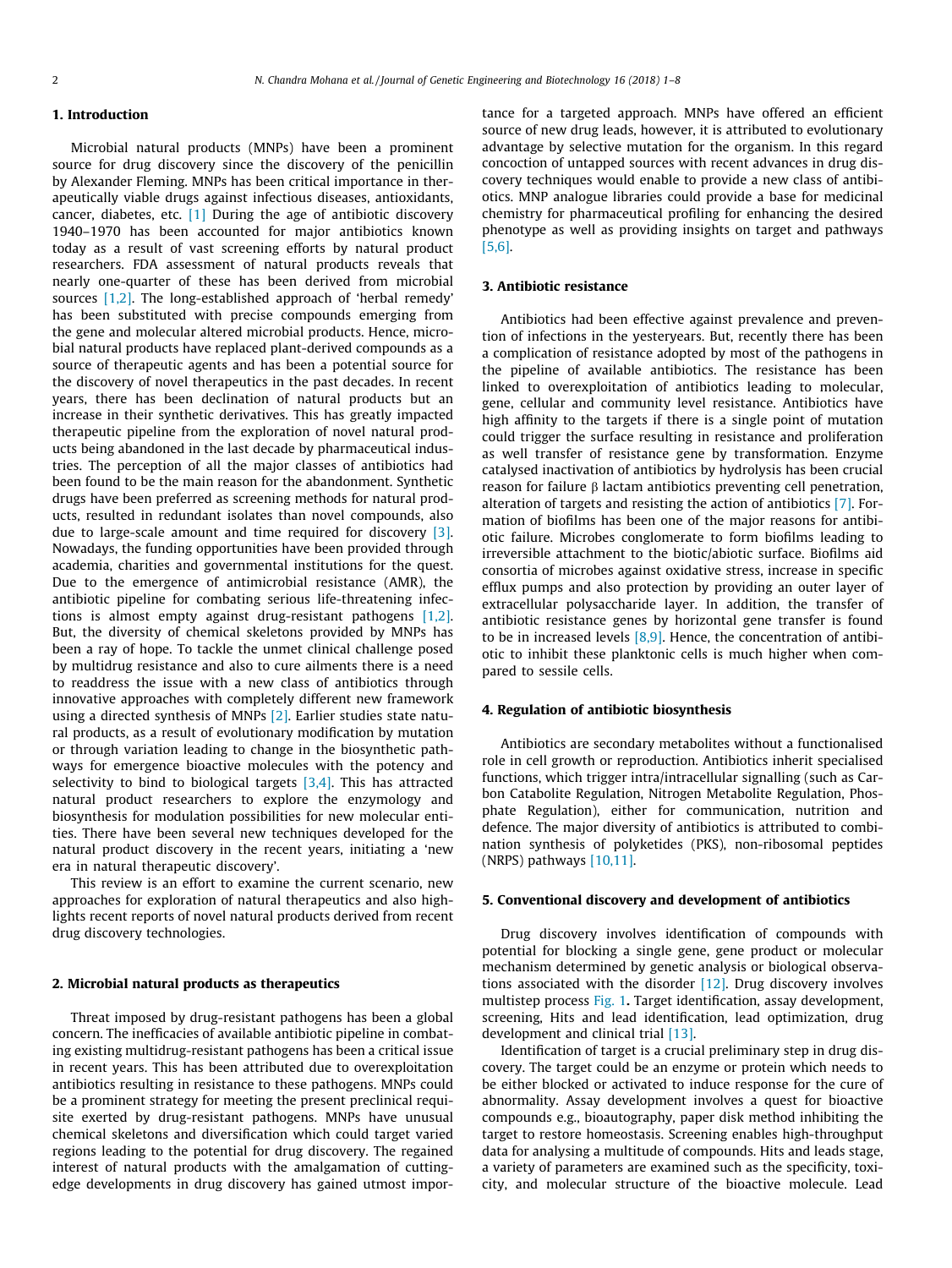<span id="page-2-0"></span>

Fig. 1. Multi step process of conventional drug discovery.

optimization is employed to ameliorate specificity, reduce toxicity, and also to enable a wide antibiotic spectrum of lead compound [\[14\].](#page-6-0) Once the criteria are achieved according to standards, drug development and clinical trials are followed. The drug is tested for safety and efficacy, in animal models preliminarily, followed in three stages on humans in clinical settings.

# 6. Omics based approach for biodiscovery of microbial natural products

# 6.1. Potential sources of microbial antibiotics for drug discovery

Unique niche in extreme climatic conditions, unusual landscapes and geographical location leading to the multiplex of adaptations (physiological and behavioural) could result in unusual biology for inhabiting species. These unique reservoirs are a potential source to isolate broad assemblage of microbes having pharmaceutical value. Advancement in metagenomics has resulted in the knowledge base of diverse and complex microbial communities surviving in lakes, rivers, sediments and marine environments, also in extreme conditions like ice cores, hydrothermal vents, subseafloor sites and caves. These bio-diverse populations could serve as an antibiotic mining source, having diverged and variable chemical structures of pharmaceutical interest [\[15,16\]](#page-6-0) (Fig. 2).



Fig. 2. Omics based approach for biodiscovery of microbial natural products.

# 6.2. Genome mining

In the past decade, genome mining as an alternate strategy which has been considered against traditional screening for drug discovery. The genome mining approach aid in identifying and prediction analysis of biosynthetic gene clusters from genes to molecules. With a large library of information of DNA existing with the computational approach, there is the probability of wide array of novel molecules encoded in genome providing a new class of antibiotics. Genome mining has proved to be fast, the userfriendly and reliable technique also cost effective. Mining of genome has been potential for previously unfeasible antibiotics. The mining approach would enable target directed discovery by predicting the chemical structure and class using bioinformatics in amalgamation with bioassay-guided isolation, along with silent gene activation and heterologous expression techniques for novel bioactive metabolites [\[17,18\]](#page-6-0). For instance, polyketides (PKs) and non-ribosomal peptides (NRPs) represent abundances of molecules with biological diversity such as daptomycin, erythromycin, and many others. NRPs and PKs of microbial origin represents a significant proportion of natural bioactive products. The accumulated knowledge of the NRPSs or PKSs constituting biosynthetic pathways or another type of NPs gene clusters helps to predict and isolate new gene clusters, engineering or production of NPs in heterologous hosts. There has been a significant development in a number of algorithms developed based on probabilistic approach, evolutionary distances in the genome to understand the pathways for biosynthesis of natural products. Most of the algorithms presently employed are based on domains and Pfam regions in wellknown secondary metabolite pathways such polyketide synthases (PKS) and non-ribosomal peptide synthatases (NRPS).

Cluster Assignment by Islands of Sites (CASSIS) was developed by Wolf et al. CASSIS scans the genome (FASTA format) for key enzymes prerequisite for secondary metabolite production such as polyketide synthases (PKS), non-ribosomal peptide synthetases (NRPS) and dimethylallyltryptophan synthases [\[19\]](#page-6-0). Another program antiSMASH 3.0 was developed by Weber et al. an updated version of the previous server-based program. The program uses the probabilistic approach and allows the user to input using multi-FASTA, GenBank and EMBL formats. The embedded modified Cluster Blast and ClusterFinder with better sensitivity and specificity to identify biosynthetic gene clusters has potential for discovering novel drugs [\[20\].](#page-6-0) A new PKS-NRPS hybrid product,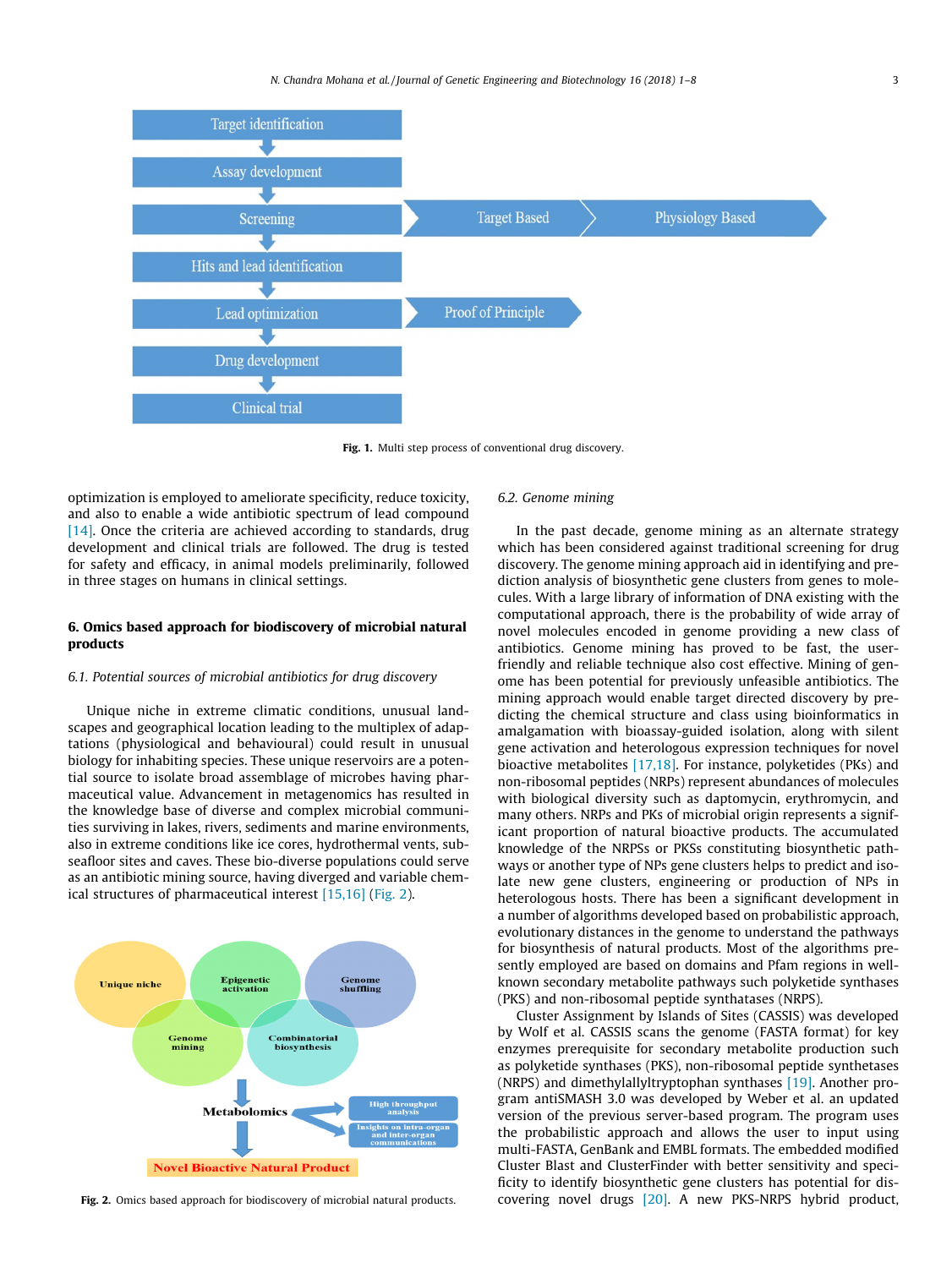haliamide was determined by in silico genome analysis using anti-SMASH from myxobacterium Haliangium ochraceum. The biosynthetic gene cluster constituted one NRPS module with four PKS modules having 21.7 kbp. The putative gene cluster harboured in myxobacterium could lead to the isolation of additional compounds with biological potential [\[21\]](#page-6-0). Salinilactam, a polyene macrolactam was discovered along with 17 novel biosynthetic gene clusters coding for polyene derivatives from a marine actinomycete Salinispora tropica [\[22\]](#page-6-0). Genome mining and genetic manipulations strategies were employed on marine actinomycete Streptomyces olivaceus yielded two new naphthoquinone macrolides olimycins A and B [\[23\].](#page-6-0) A 92 kb cryptic biosynthetic gene comprising hybrid polyketide and nonribosomal peptide marine Streptomyces pactum, was activated by genetic modification resulted in a novel sulfonate containing analogue totopotensamide C [\[24\]](#page-6-0). Sweeney et al. reported the genome mining of Streptomyces nodosus, the organism constituted several biosynthetic gene clusters for polyketides, peptides, siderophores and terpenes synthesis. These compounds were found to be expressed in low quantities or silent in comparison with amphotericin expression [\[25\]](#page-6-0). The notable anti-infectives through mining approach include clarepoxcins and landepoxcin [\[26\]](#page-6-0), cypemycin, [\[27\]](#page-6-0) haloduracin [\[28\]](#page-6-0), Lactocillin [\[29\]](#page-6-0), microcyclamide [\[30\],](#page-6-0) teixobactin [\[31\]](#page-6-0) reistomycin [\[32\],](#page-6-0) microviridin [\[33\]](#page-6-0) and microbisporicin [\[34\]](#page-6-0) to mention in few. Besides the above programs there are 2metDB, BAGEL, CLUSEAN, ClusterFinder, eSNaPD, EvoMining, FunGeneClusterS, MIDDAS-M and SMURF [\[35–43\].](#page-6-0)

Beside these antibiotics, other novel bioactive natural products include EstDZ2 bacterial esterolytic enzyme possessing moderate thermostability which exhibited stability to withstand high concentrations of organic solvents [\[44\]](#page-6-0), BP-M-CPF4 (PhaC) a polyhydroxyalkanoate (PHA) synthase possessing very wide substrate specificity [\[45\],](#page-6-0) EM3L4 lipase retaining salt-resistance property [\[46\]](#page-6-0), genome mining studies by Roopa et al. for taxol from endophytes of Salacia oblonga revealed a total of 8 mycoendophytes, seven coded for DBAT (deacetylbaccatin III-10-O-acetyl transferase) and one for BPAT (C-13 phenylpropanoid side chain-CoA acyltransferase) proving the mining strategies, as a potential tool for new taxol derivatives possessing anticancer activity [\[47\].](#page-6-0)

Streptomyces coelicolor genome mining revealed locus SCO 7131 of estA gene suggested that it might differ in substrate specificity with respect to members of the hormone-sensitive lipase (HSL) family of lipases and esterases. The estA gene was expressed using Histagged protein in Escherichia coli, enzyme purified was found to be an esterase, which hydrolyzed the acetate ester of p-nitrophenol, but possessed mild activity on esters with longer side chains and exhibited optimal activity against caproate (C6) esters. Modification using site-directed mutagenesis led to an increased activity against butyrate and caproate esters but affected by reducing the thermostability of the enzyme. Using the genome mining data, the changes in the amino acid in conserved regions to indicate active sites could be employed for characterization of novel enzymes [\[48\]](#page-6-0). Genome mining of Streptomyces coelicolor revealed beyond 50 presumptive genes for putative lipolytic enzymes. EstC, purified recombinant enzyme from the gene cluster exhibited cold-active esterase activity along with the production of valuable esters. The enzyme possessed alcohol and organic solvent tolerance, which could be employed for organic synthesis of short-chain esters such as flavours [\[49\]](#page-6-0). Genome mining is a powerful toolbox for novel natural products biosynthesis and also to decipher regulation, distribution as well as elucidating biosynthesis pathways.

### 6.3. Epigenetic activation

The metagenomics facilitated the next generation sequencing technology has provided insights towards the cryptic gene clusters.



Fig. 3. Epigenetic activation strategies.

Various strategies have been put in effort past decade towards activating these silent gene clusters for new drugs. Many techniques have been put forward by natural product researchers in the past decade such as activation by gene elicitors, using heterologous hosts, regulating factors and co-cultivation for expression of gene clusters [\[50,51\]](#page-6-0).

Four gene clusters involved in the synthesis of sterigmatocystin, penicillin, terrequinone and orsellinic acid by H4 acetylation targets was reported by Soukup et al. The histone acetyltransferase had a crucial role in the synthesis of secondary metabolites and epigenetic regulation in Saccharomyces cerevisiae [\[52\].](#page-6-0) Du et al. reported new chlorinated polyketide, daldinone E a potent antibacaterial from Daldinia sp. using epigenetic modifier suberoylanilide hydroxamic acid (SAHA) [\[53\].](#page-6-0) Expression and production of polyketides have been difficult due to imitating factors such as Posttranslational Modification, Substrate Availability, Intracellular Factors, Transmembrane Transporters Post-PKS Polyketide Modification, Self-Resistance exerted by parent strain. The following candidates have been utilised in recent year as heterologous hosts Streptomyces coelicolor, Streptomyces glaucescens, Saccharopolyspora erythraea, Saccharomyces cerevisiae [\[54\],](#page-6-0) Aspergillus oryzae and Aspergillus nidulans [\[55\]](#page-6-0) which could serve robust, economically feasible and efficient system for production of compounds with pharmacological interest. Kumpfmüller et al. recently reported 6 deoxyerythronolide B (6dEB) by Bacillus subtilis. To enhance the production gene knockout surfactin (26 kb), bacillaene (76 kb), and plipastatin (38 kb) resulting in deletion of the prpBD operon showed a significant increase of the 6dEB yield. The study indicated B. subtilis could serve as a candidate for heterologous expression for the synthesis of complex polyketide [\[56\]](#page-6-0) (Fig. 3).

#### 6.4. Combinatorial biosynthesis

Combinatorial biosynthesis can be generally referred as ''induced evolution" for designer antibiotics through genetics and/or medicinal chemistry. The engineering of novel chemical entities by combinatorial approach utilises the key enzymes involved in secondary metabolite of antibiotic synthesis pathways such as polyketide synthase (PKS), nonribosomal peptide synthase (NRPS), thioesterase (TE), acyl transferase (AT), 6-deoxyerythronolide B synthase (DEBS), dehydratase (DH), enoyl reductase (ER), ketoreductase (KR) and ketosynthase (KS). The combinatorial synthesis has been proven successful between antibiotic-producing organisms for producing hybrid gene products. The feasibility of technique has been efficient among organisms constituting PKS gene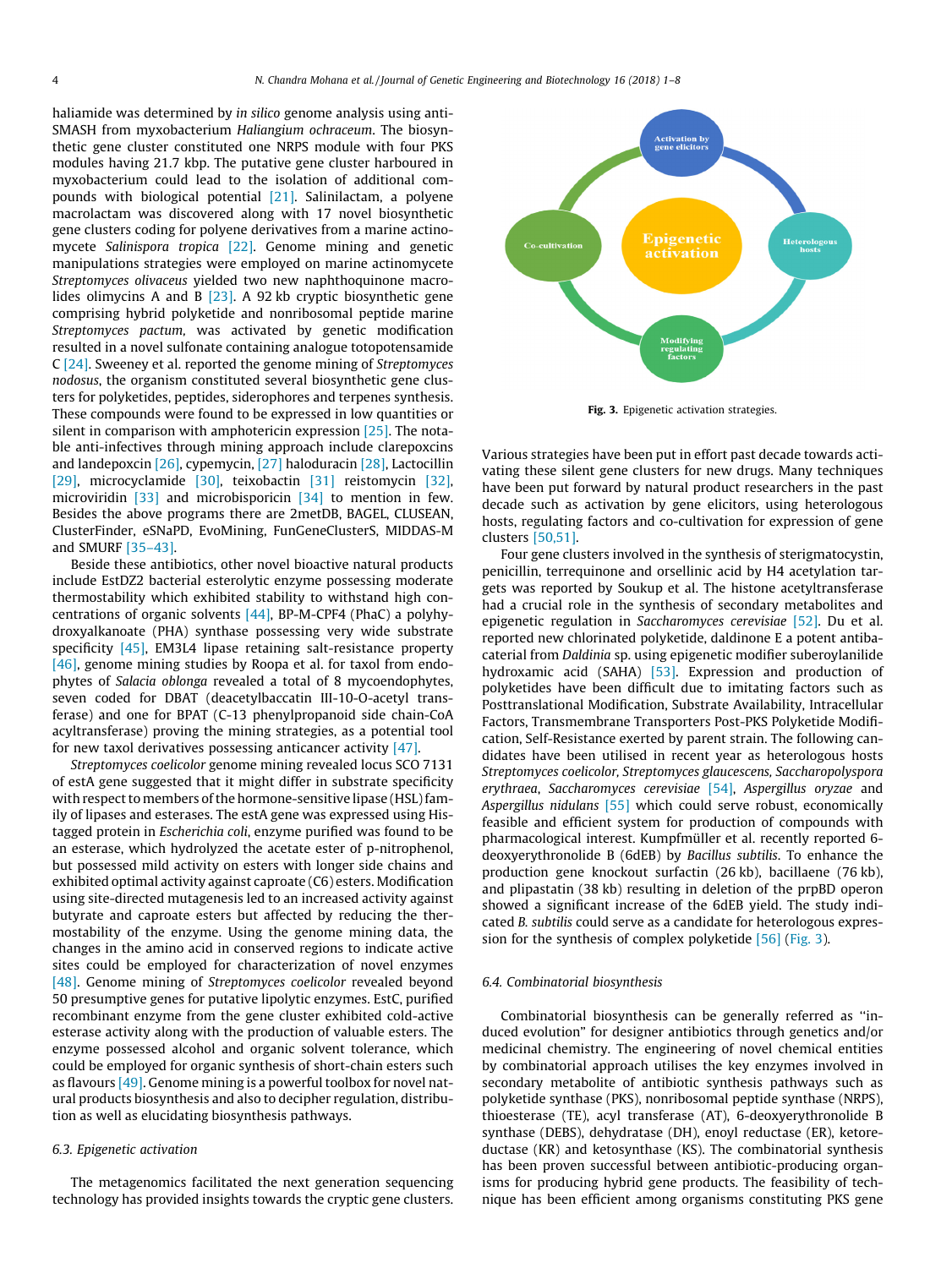(PKS Type I and II) due to the fact PKS families consist of variable and multifunctional roles [\[57–59\].](#page-6-0) PKS and NRPS assemblies constitute large enzymes composed of polypeptides ranging from 100 kDa to MDa. The antibiotic synthesis involves gene to enzyme creating chemical triggers in assembly-line fashion to synthesize the final product. To achieve effective biosynthesis natural product researchers must balance the antibiotic synthesis pathway with host cell growth which could possibly by achieved genetic engineering in certain scenarios.

Nine xantholipin analogues were obtained using PKS tailoring modification from Streptomyces flavogriseus. Biosynthetic gene cluster constituted 52 kb encoding xantholipin gene with type II polyketide synthases and regulators. In-frame mutagenesis of five enzymes resulted in new derivatives which were catalysed by FAD binding monooxygenase XanO4, followed by bridge formation by P450 monooxygenase XanO2 and hydroxylation of the carbon skeleton by the FAD-binding monooxygenase XanO5. The polycyclic polyketide derivatives can be potent antibiotic as well as antitumour [\[60\].](#page-6-0) Post PKS one step tailoring in putative cytochrome P450 monooxygenases, MakC2 and MakC3 resulted in a new spirotetronate-class antibiotic 29- Deoxymaklamicin from Maklamicin biosynthesis pathway in Micromonospora sp. 29- Deoxymaklamicin was found to be inhibitory against grampositive bacteria [\[61\]](#page-6-0).

# 6.5. Genome shuffling

Conventionally the utilising random mutation and screening strategies had been used, although having some advantages it's economically not feasible, labour and time intensive. With advancement in the 'omics' era, genome shuffling has been an alternate strategy which could even be employed in complex phenotypes which were difficult earlier. Genome shuffling with aid of advanced genetic tools has been able to assist in targeted genetic manipulation for a phenotype. The technique has been reliable for offering both strain improvement, also more providing insights into cellular information of the desired phenotype. Many molecules have been developed using directed evolution with DNA shuffling which has been a convenient strategy for whole cell and metabolic engineering. A concoction of high throughput analysis with in silico modelling/simulations has enabled to understand the global context of the metabolic system. Whole genome engineering could be considered as an inspiration from natural evolution which is a selection of desired phenotypic traits. With advancements in experimental and computational techniques genome shuffling has caught global consideration. The DNA shuffling allows accelerated directed evolution and pathway engineering, which is crucial for strain improvement of industrially important microorganisms [\[62,63\].](#page-6-0)

Increased production of avilamycin from Streptomyces viridochromogenes, from protoplast fusion, resulted in 36.8-fold in the recombinant. Mutation in ribosome protein S12 was consid-

ered the factor responsible for enhanced production as the well morphological difference in conidiospore, and hyphae pellets from the parent. The compound inhibits Staphylococcus pneumoniae, Streptococcus pyogenes, Enterococcus faecalis, Enterococcus faecium, methicillin-resistant Staphylococcus aureus (MRSA), and methicillin-resistant Staphylococcus epidermis (MRSE). The combination of genome shuffling and ribosome engineering was successful in improving the phenotype for yield production of avilomycin [\[64\]](#page-6-0) (Fig. 4).

# 6.6. Metabolomics

Metabolomics provides high throughput analysis of metabolites and simultaneous comparison platform of biological samples providing insights on crucial roles in cellular processes, intra-organ and inter-organ communications. The analysis of the metabolome is especially arduous because of the varied chemical nature of metabolites. Metabolomics is an expeditious turning into one in all the platform sciences of the 'omics'. The technique is an extension of identification that is predicated on the drug target identification and it's biological transformation sanctions, the drug replication data for a clinical disorder. This review of the utilisation of metabolomics in integrated applications wherever metabolomics data has been amalgamated with different 'omic' cognizance sets to transmute more immensely colossal understanding of a biological system. The potential of metabolomics for natural product drug revelation and practical analysis, primarily as incorporated into broader 'omic' erudition sets is enormous. Recent advances in metabolomics technologies have been extensively applied in biomedical applications. Especially, metabolomics is progressively being employed in disease diagnose, determining novel drug targets, custom designed drugs and supervise therapeutic consequence. The expeditiously developing field of metabolomics consolidates methodologies to apperceive and quantify cell metabolites utilising multi-variation strategies for data mining and information processing. Concurrently, substantial notional theorizations were made to investigative ways to decipher distinctive cell items, for example, those from quality articulation (transcripts), proteins, and metabolites. These alleged omics approaches, including genomics, transcriptomics, proteomics, and metabolomics, are viewed as vital contrivances to be connected and used to comprehend for drug discovery. A scope of analytical advances has been made to investigate metabolites in biological samples. It has been suggested that metabolomics greatest potential lies in disease marker revelation and detection. These metabolites are not only biomarkers for the disease but additionally accommodate as 'biomarkers of efficacy'. This designates they sanction the utility of incipient drug which has to be rapidly assessed in cell-predicated or enzymatic assays. Furthermore, some metabolites may accommodate as potential targets for incipient drug therapies or as potential drugs, in and of themselves. Many genetic disorders arise from multiple gene defects and being



Fig. 4. Genome shuffling for novel MNPs.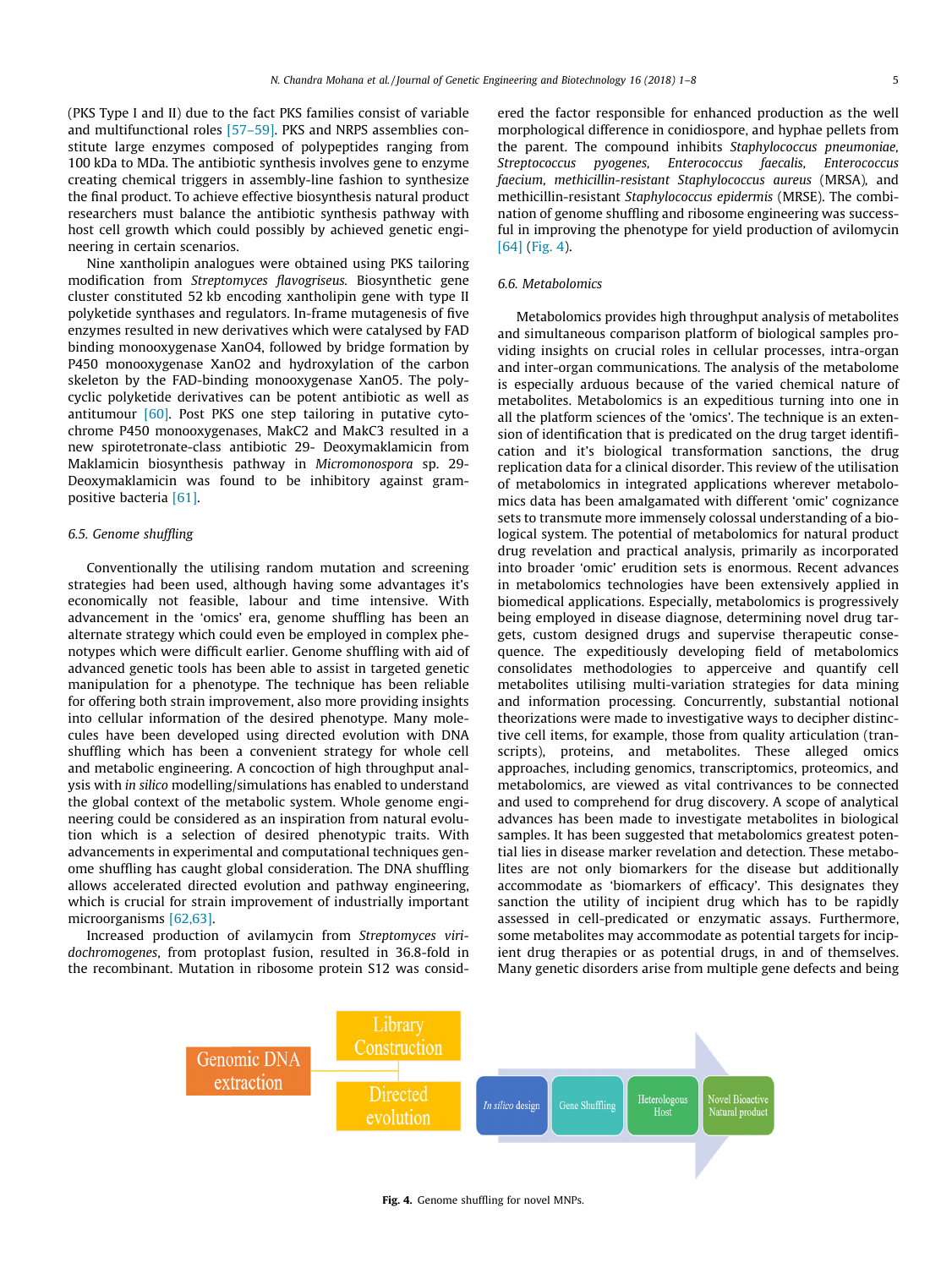able to distinguish between these disorders and to identify their root causes which are critical in finding out the drug targets, felicitous drugs or cumulations of dietary supplements to treat them [\[65–67\]](#page-6-0). Metabolomics has made an impact on drug revelation and development processes dramatically by quantifying accurately the spectrum of biochemical changes and mapping these vicissitudes to metabolic pathways. This technology provides data that is less intricate, precise, germane and quantitative than genomics, transcriptomics or proteomics. With this methodology, it is now possible to develop a construal of disease states and incipient treatment modalities much more expeditious and more accurately than before. Metabolomics has broad applications across the drug revelation and development processes. Metabolomics is a puissant and new scientific approach for the revelation and development of drugs and the early diagnosis of disease onset.

The integration of 'omics' knowledge has potential in natural product drug discovery [\[68\].](#page-7-0) One of the often-perceived hurdles committed natural product drug discovery is that the chance of redundancy. There are numerous 'dereplication' procedures, which have established to deal with this drawback, significantly employed by researchers focusing on microbial drug leads. NMR and MS-based platform give structural information of metabolites in an early stage, the comparison of structural information procured by NMR and high-resolution mass spectrometry with literature. If structures are reported, discriminators can be identified without the need for laborious isolation process. Thus, metabolomics serves as an approach for dereplication.

New prenylated Isatin antibiotic Streptomyces Species MBT28 was reported using NMR-based metabolomics. NMR-guided isolation was achieved by tracking the target proton signal which resulted in the characterization of a 7-prenylisatin antibiotic effective against Bacillus subtilis. NMR-based metabolomics with proteomic approach facilitated identification of gene cluster which deciphered an enzyme indole prenyltransferase that catalyzed the conversion of tryptophan into 7-prenylisatin [\[69\]](#page-7-0). Wu et al. reported novel C-glycosylpyranonaphthoquinones in Streptomyces sp. MBT76 utilising combined approach of NMR based metabolomics and mining strategy. The qin gene cluster of type II PKS pathway was activated leading to 8-C-glycosylation, 5,14-epoxidation, and 13-hydroxylation also fusing deoxy aminosugar to the pyranonaphthoquinone. The new C-glycosylpyranonaphthoquinones were effective against Gram-positive bacteria, which led insight to pyranonaphthoquinone antibiotics [\[70\].](#page-7-0) Metabolomic analysis using high-resolution LC-MS and NMR for dereplication purposes was employed in the study of 64 actinomycetes was isolated from 12 different marine sponge species. The LC-MS/NMR based detection aided in prioritizing two isolates belonging to the genera Streptomyces (SBT348) and Micromonospora (SBT687) which exhibited distinct chemistry profiles. The isolates possessed potent antitrypanosomal activities. The chemically unique strains were profiled rapidly with utilisation hyphenation techniques of metabolomics [\[71\].](#page-7-0) Chemical communication in co-culture of Cladosporium sp. WUH1 and Bacillus subtilis CMCC (B) 63,501 resulted in the production of previously reported diphenyl ethers with polyhydroxy sidechains including a novel antibiotic. The metabolomic approach integrating LC-MS analysis, along with statistical tools and molecular networking revealed diphenyl ethers might be a defensive response against growth inhibition resulting from surfactins by B. subtilis [\[72\]](#page-7-0). A series of lipidic spirohemiaminals possessing broad antimicrobial activity were reported by surveying unique molecular signatures identified in the mass spectrometry data obtained by co-culture of Streptomyces nigrescens HEK616 and Tsukamurella pulmonis TPB0596 [\[73\].](#page-7-0) NMR-based metabolomics combined with multivariate data analysis was employed in the determination of secondary metabolites produced by co-culture of revealed A. niger and S. coelicolor. The biotransformation studies revealed synthesis of novel compounds (E)-2-(3-hydroxyprop-1-en-1-yl)-phenol and (2E, 4E)-3-(2-carboxy-1-hydroxyethyl)-2, 4-hexadienedioxic acid, respectively [\[74\].](#page-7-0) The comparison of the metabolome profile of the co-culture with that of the individual microorganisms would enlighten differentiation of induced metabolites present in coculture but absent in monocultures, also these de novoengineered molecules have high chances of being novel compounds or new derivatives with biological activity.

Metabolomics approach for natural product discovery greatly depends on natural product libraries which enable rapid characterization of known compounds. Spectroscopic data libraries such as TCM Database@Taiwan, traditional Chinese medicine integrative database (TCMID), Chinese ethnic minority traditional drug database (CEMTDD), SuperToxic, NPACT, 3DMET DNP (Dictionary of Natural Products), Dictionary of Marine Natural Products, ACD/ Labs NMR, ACD/Spectrus, UCSD Natural Products Database Napralert, NuBBE and SuperNatural have been developed over the recent years [\[75,76\]](#page-7-0).

Metabolomics, the study of the whole repertoire of tiny molecules in cells, tissues, organs, and biological fluids, which represents a significant and speedily evolving part of the new systems biology. Relative to different omics fields, metabolomics remains a comparatively young discipline. There are challenges in terms of technology, experimental design, information analysis, and information integration that may influence the sphere of metabolomics and its application to systems biology. However, many advances in metabolomics technologies have been developed. Instrumentation has been quicker, more sensitive with reliable and automated reducing of any error in constituent measurements, also applied statistical analyses for data validation. Given the potential of this technology in this field, there is a rise in the number of publications in the recent years. Metabolomics has real potential to facilitate the study of systems biology for predicated drug revelation by assessing drug response and its adverse reaction along with variation involved for natural product biodiscovery.

# 7. Conclusion

The regained interest in evaluating the efficacy of natural products from microbes as a source of new drugs is very crucial for antibiotic drug discovery. The conventional approach of antibiotic discovery should be re-evaluated with high-throughput screening, metagenomics and metabolomics for the pursuit of novel compounds. The amalgam of metagenomics with genomics, genetic engineering and medicinal chemistry would provide exciting novel antibiotic leads that could serve the issue of antibiotic resistance. The quest for novel bioactive natural products by the advancement of leading technologies has gained spotlight. Regardless of, amelioration in culturing techniques still render drawback of microbe uncultivable. With the advent of metagenomics have aided in isolation, identification and sequencing of these microbes. The boost in the knowledge base of microbe diversity in extreme environments with help of metagenomics has opened a new direction in the identification of novel isolates. Combination of metagenomics with recent developments of understanding in genome mining, genetic engineering, in silico design, metabolomics and medicinal chemistry could aid in the development of target-specific bioactive molecules for multifaceted necessities.

### Acknowledgements

The authors would like to thank Department of Studies in Microbiology, University of Mysore, Manasagangotri, Mysore, Karnataka, India for providing facilities.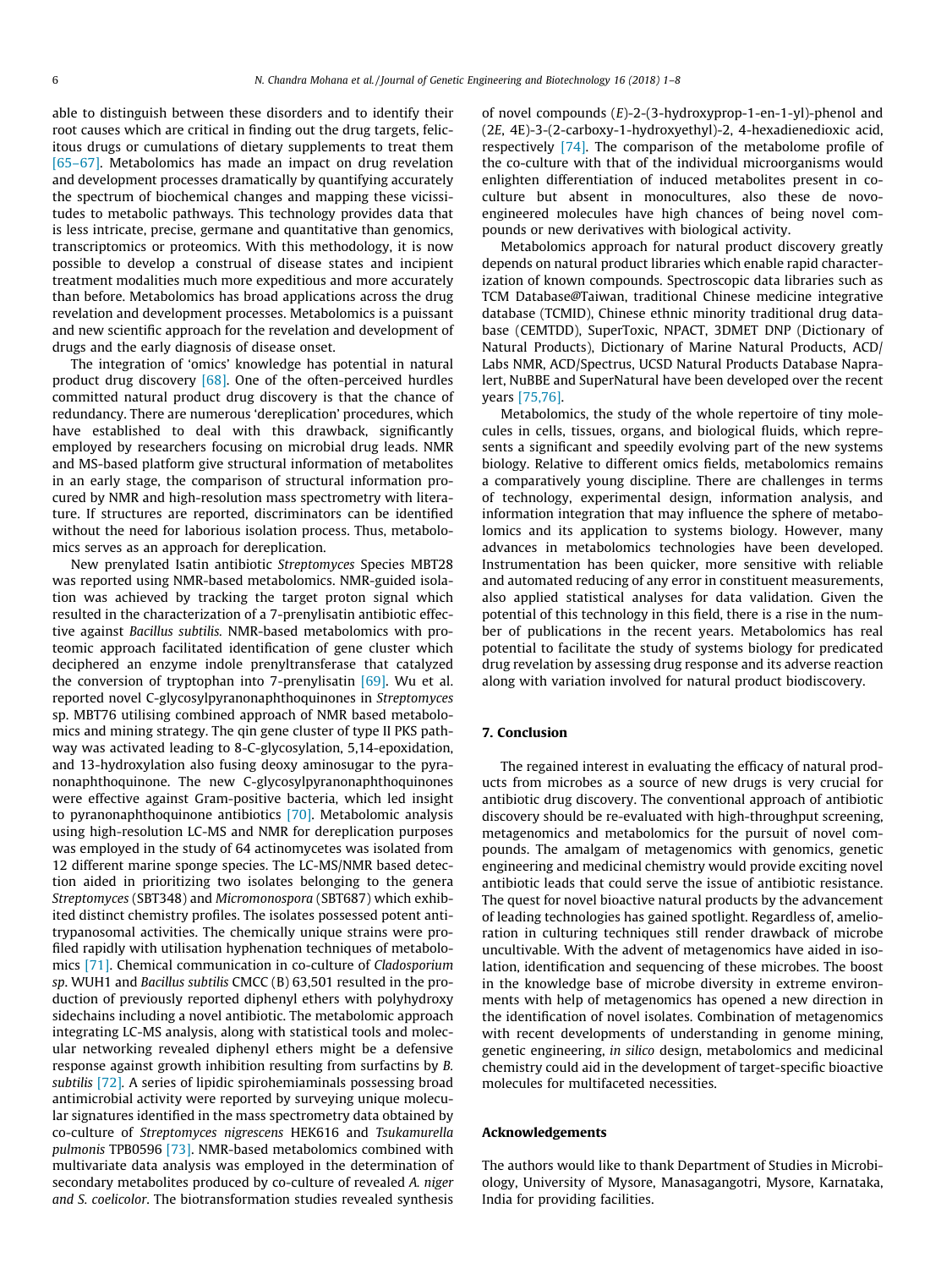# <span id="page-6-0"></span>Conflict of interest

The authors declare that they have no conflict of interest.

#### References

- [1] [Naman CB, Leber CA, Gerwick WH. Microbial resources: from functional](http://refhub.elsevier.com/S1687-157X(18)30006-4/h0005) [existence in nature to applications. 1st ed. Academic Press; 2017. p. 103](http://refhub.elsevier.com/S1687-157X(18)30006-4/h0005).
- [2] Patridge E, Gareiss P, Kinch MS, Hoyer D. Drug Discovery Today 2016;21 (2):204–7. doi: <https://doi.org/10.1016/j.drudis.2015.01.009>.
- [3] Harvey AL, Edrada-Ebel R, Quinn RJ. Nat Rev Drug Discovery 2015;14 (2):111–29. doi: <https://doi.org/10.1038/nrd4510>.
- [4] [Abel-Santos E, Hedstrom L, Rotella D, Melander C, Thurston D, Fisher S,](http://refhub.elsevier.com/S1687-157X(18)30006-4/h0020) [Khursigara C, Lazarides L, Garneau-Tsodikova S, Balibar CJ. Antibiotic Drug](http://refhub.elsevier.com/S1687-157X(18)30006-4/h0020) [Discovery. Royal Society of Chemistry; 2017](http://refhub.elsevier.com/S1687-157X(18)30006-4/h0020).
- [5] Katz L, Baltz RH. J Ind Microbiol Biotechnol 2016;43(2–3):155–76. doi: [https://](https://doi.org/10.1007/s10295-015-1723-5) doi.org/10.1007/s10295-015-1723-
- [6] Huang T, Lin S. J Appl Microbiol Biochem 2017;2:1. doi: [https://doi.org/](https://doi.org/10.21767/2576-1412.100005) [10.21767/2576-1412.100005](https://doi.org/10.21767/2576-1412.100005).
- [7] Gabrani R, Sharma G, Dang S, Gupta S. Free Radicals Human Health Disease 2015:369-79. doi: https://doi.org/10.1007/978-81-322-2035-0\_2
- [8] Blair JM, Webber MA, Baylay AJ, Ogbolu DO, Piddock LJ. Nat Rev Microbiol 2015;13(1):42-51. doi: https://doi.org/10.1038/nrmicro33
- [9] Bazzini S, Buroni S, Udine C, Pasca M, Riccardi G. Burkholderia: from genomes to function. Caistee Academic Press; 2014. p. 183-96. doi: [https://doi.org/](https://doi.org/10.1186/1471-2180-9-200) [10.1186/1471-2180-9-200.](https://doi.org/10.1186/1471-2180-9-200)
- [10] Wang H, Fewer DP, Holm L, Rouhiainen L, Sivonen K. Proc Natl Acad Sci 2014;111(25):9259–64. doi: [https://doi.org/10.1073/pnas.1401734111.](https://doi.org/10.1073/pnas.1401734111)
- [11] Khosla C, Herschlag D, Cane DE, Walsh CT. Biochemistry 2014;53 (18):2875–83. doi: [https://doi.org/10.1021/bi500290t.](https://doi.org/10.1021/bi500290t)
- [12] [Silverman RB, Holladay MW. The organic chemistry of drug design and drug](http://refhub.elsevier.com/S1687-157X(18)30006-4/h0060) [action. 3rd ed. Academic Press; 2014.](http://refhub.elsevier.com/S1687-157X(18)30006-4/h0060)
- [13] Bleicher KH, Böhm HJ, Müller K, Alanine AI. Nat Rev Drug Discovery 2003;2 (5):369–78. doi: <https://doi.org/10.1038/nrd1086>.
- [14] Ratti E, Trist D. Pure and applied chemistry 73(1) (2001) 67–75 [http://doi.org/](https://doi.org/10.1351/pac200173010067) [10.1351/pac200173010067.](https://doi.org/10.1351/pac200173010067)
- [15] Cragg GM, Newman DJ. Pharm Biol 2001;39(sup1):8-17. doi: [https://doi.org/](https://doi.org/10.1076/phbi.39.s1.8.0009) [10.1076/phbi.39.s1.8.0009.](https://doi.org/10.1076/phbi.39.s1.8.0009)
- Berdy J. J Antibiot 2005;58(1):1–26. doi: [https://doi.org/10.1038/ja.2005.1.](https://doi.org/10.1038/ja.2005.1)
- [17] Zerikly M, Challis GL. ChemBioChem 2009;10(4):625–33. doi: [https://doi.org/](https://doi.org/10.1002/cbic.200800389) [10.1002/cbic.200800389](https://doi.org/10.1002/cbic.200800389).
- [18] Li MH, Ung PM, Zajkowski J, Garneau-Tsodikova S, Sherman DH. BMC Bioinf 2009;10(1):185. doi: <https://doi.org/10.1186/1471-2105-10-185>.
- [19] Wolf T, Shelest V, Nath N, Shelest E. Bioinformatics 2015;32(8):1138–43. doi: <https://doi.org/10.1093/bioinformatics/btv713>.
- [20] Weber T, Blin K, Duddela S, Krug D, Kim HU, Bruccoleri R, Lee SY, Fischbach MA, Müller R, Wohlleben W, Breitling R. Nucleic Acids Res 2015;43(W1): W237–43. doi: [https://doi.org/10.1093/nar/gkv437.](https://doi.org/10.1093/nar/gkv437)
- [21] Sun Y, Tomura T, Sato J, Iizuka T, Fudou R, Ojika M. Molecules 2016;21(1):59. doi: [https://doi.org/10.3390/molecules21010059.](https://doi.org/10.3390/molecules21010059)
- [22] Udwary DW, Zeigler L, Asolkar RN, Singan V, Lapidus A, Fenical W, Jensen PR, Moore BS. Proc Natl Acad Sci 2007;104(25):10376–81. doi: [https://doi.org/](https://doi.org/10.1073/pnas.0700962104) [10.1073/pnas.0700962104](https://doi.org/10.1073/pnas.0700962104).
- [23] Sun C, Zhang C, Qin X, Wei X, Liu Q, Li Q, Ju J. Tetrahedron 2018;74 (1):199–203. doi: [https://doi.org/10.1016/j.tet.2017.11.069.](https://doi.org/10.1016/j.tet.2017.11.069)
- [24] Chen R, Zhang Q, Tan B, Zheng L, Li H, Zhu Y, Zhang C. Org Lett 2017;19 (20):5697–700. doi: [https://doi.org/10.1021/acs.orglett.7b02878.](https://doi.org/10.1021/acs.orglett.7b02878)
- [25] Sweeney P, Murphy CD, Caffrey P. Appl Microbiol Biotechnol 2016;100 (3):1285–95. doi: <https://doi.org/10.1007/s00253-015-7060-9>.
- [26] Owen JG, Charlop-Powers Z, Smith AG, Ternei Ma, Calle PY, Reddy BVB, Montiel D, Brady SF. Proc Natl Acad Sci USA 2015;112(14):4221–6. doi: [https://doi.org/10.1073/pnas.](https://doi.org/10.1073/pnas)
- [27] Claesen J, Bibb M. Proc Natl Acad Sci 2010;107(37):16297-302. doi: [https://](https://doi.org/10.1073/pnas.1008608107) [doi.org/10.1073/pnas.1008608107.](https://doi.org/10.1073/pnas.1008608107)
- [28] McClerren AL, Cooper LE, Quan C, Thomas PM, Kelleher NL, van der Donk WA. Proc Natl Acad Sci USA 2006;103:17243–8. doi: [https://doi.org/10.1073/](https://doi.org/10.1073/pnas.0606088103) [pnas.0606088103.](https://doi.org/10.1073/pnas.0606088103)
- [29] Donia MS, Cimermancic P, Schulze CJ, Brown LC, Martin J, Mitreva M, Clardy J, Linington RG, Fischbach MA. Cell 2014;158(6):1402–14. doi: [https://doi.org/](https://doi.org/10.1016/j.cell.2014.08.032) [10.1016/j.cell.2014.08.032.](https://doi.org/10.1016/j.cell.2014.08.032)
- [30] Ziemert N, Ishida K, Quillardet P, Bouchier C, Hertweck C, de Marsac NT, Dittmann E. Appl Environ Microbiol 2008;74(6):1791–7. doi: [https://doi.org/](https://doi.org/10.1128/AEM.02858-09) [10.1128/AEM.02858-09.](https://doi.org/10.1128/AEM.02858-09)
- [31] Ling LL, Schneider T, Peoples AJ, Spoering AL, Engels I, Conlon BP, Mueller A, Schaberle TF, Hughes DE, Epstein S, Jones M, Lazarides L, Steadman VA, Cohen DR, Felix CR, Fetterman KA, Millett WP, Nitti AG, Zullo AM, Chen C, Lewis K, Schaberle TF, Hughes DE, Epstein S, Jones M, Lazarides L, Steadman VA, Cohen DR, Felix CR, Fetterman KA, Millett WP, Nitti AG, Zullo AM, Chen C, Lewis K. Nature 2015;517:455–9. doi: [https://doi.org/10.1038/nature14098.](https://doi.org/10.1038/nature14098)
- [32] Spohn M, Kirchner N, Kulik A, Jochim A, Wolf F, Muenzer P, Borst O, Gross H, Wohlleben W, Stegmann E. Antimicrob Agents Chemother 2014;58:6185–96. doi: <https://doi.org/10.1128/AAC.03512-14>.
- [33] Ziemert N, Ishida K, Liaimer A, Hertweck C, Dittmann E. Angew Chem Int Ed Engl 2008;47:7756-9. doi: https://doi.org/10.1002/an
- [34] Foulston LC, Bibb MJ. Proc Natl Acad Sci USA 2010;107:13461–6. doi: [https://](https://doi.org/10.1073/pnas.1008285107) [doi.org/10.1073/pnas.1008285107.](https://doi.org/10.1073/pnas.1008285107)
- [35] Bachmann BO, Ravel J. Methods Enzymol 2009;458:181–217. doi: [https://doi.](https://doi.org/10.1016/S0076-6879(09)04808-3) [org/10.1016/S0076-6879\(09\)04808-3](https://doi.org/10.1016/S0076-6879(09)04808-3).
- [36] van Heel AJ, de Jong A, Montalban-Lopez M, Kok J, Kuipers OP. Nucleic Acids Res 2013;41(W1):W448–53. doi: [https://doi.org/10.1093/nar/gkt391.](https://doi.org/10.1093/nar/gkt391)
- [37] Weber T, Rausch C, Lopez P, Hoof I, Gaykova V, Huson DH, Wohlleben W. J<br>Biotechnol 2009;140(1):13-7. doi: https://doi.org/10.1016/j. [https://doi.org/10.1016/j.](https://doi.org/10.1016/j.jbiotec.2009.01.007) [jbiotec.2009.01.007](https://doi.org/10.1016/j.jbiotec.2009.01.007).
- [38] Cimermancic P, Medema MH, Claesen J, Kurita K, Brown LC, Mavrommatis K, Pati A, Godfrey PA, Koehrsen M, Clardy J, Birren BW. Cell 2014;158(2):412–21. doi: [https://doi.org/10.1016/j.cell.2014.06.034.](https://doi.org/10.1016/j.cell.2014.06.034)
- [39] Weber T, Kim Hyun Uk. Synthetic and systems biotechnology. Synth Syst<br>Biotechnol 2016;1(2):69-79. doi: https://doi.org/10.1016/i. [https://doi.org/10.1016/j.](https://doi.org/10.1016/j.synbio.2015.12.002) [synbio.2015.12.002.](https://doi.org/10.1016/j.synbio.2015.12.002)
- [40] Cruz-Morales P, Martínez-Guerrero CE, Morales-Escalante MA, Yáñez-Guerra LA, Kopp JF, Feldmann J, Ramos-Aboites HE, Barona-Gómez F. BioRxiv 2015:020503. doi: <https://doi.org/10.1101/020503>.
- [41] Andersen MR, Nielsen JB, Klitgaard A, Petersen LM, Zachariasen M, Hansen TJ, Blicher LH, Gotfredsen CH, Larsen TO, Nielsen KF, Mortensen UH. Proc Natl<br>Acad Sci 2013:110(1):E99-E107. doi: https://doi.org/10.1073/ 2013;110(1):E99-E107. [pnas.1205532110.](https://doi.org/10.1073/pnas.1205532110)
- [42] Umemura M, Koike H, Nagano N, Ishii T, Kawano J, Yamane N, Kozone I, Horimoto K, Shin-ya K, Asai K, Yu J. PLoS ONE 2013;8(12):e84028. doi: [https://](https://doi.org/10.1371/journal.pone.0084028) [doi.org/10.1371/journal.pone.0084028](https://doi.org/10.1371/journal.pone.0084028).
- [43] Khaldi N, Seifuddin FT, Turner G, Haft D, Nierman WC, Wolfe KH, Fedorova ND. Fungal Genet Biol 2010;47(9):736–41. doi: [https://doi.org/10.1016/j.](https://doi.org/10.1016/j.fgb.2010.06.003) [fgb.2010.06.003](https://doi.org/10.1016/j.fgb.2010.06.003).
- [44] Zarafeta D, Moschidi D, Ladoukakis E, Gavrilov S, Chrysina ED, Chatziioannou A, Kublanov I, Skretas G, Kolisis FN. Sci Rep 2016;6:38886. doi: [https://doi.org/](https://doi.org/10.1038/srep38886) [10.1038/srep38886.](https://doi.org/10.1038/srep38886)
- [45] Foong CP, Lakshmanan M, Abe H, Taylor TD, Foong SY, Sudesh K. J Polym Res 2018;25(1):23. doi: <https://doi.org/10.1007/s10965-017-1403-4>.
- [46] Jeon Jeong Ho, Kim Jun Tae, Lee Hyun Sook, et al. Evidence-Based Complement Altern Med 2011;2011. doi: <https://doi.org/10.1155/2011/271419>.
- [47] Roopa G, Madhusudhan MC, Sunil KC, Lisa N, Calvin R, Poornima R, Zeinab N, Kini KR, Prakash HS, Geetha N. J Genet Eng Biotechnol 2015;13(2):119–27. doi: [https://doi.org/10.1016/j.jgeb.2015.09.002.](https://doi.org/10.1016/j.jgeb.2015.09.002)
- [48] Soror SH, Rao R, Cullum J. Protein engineering. Des Select 2009;22(6):333–9. doi: <https://doi.org/10.1093/protein/gzp009>.
- [49] Brault G, Shareck F, Hurtubise Y, Lépine F, Doucet N. PLoS ONE 2012;7(3): e32041. doi: <https://doi.org/10.1371/journal.pone.0032041>.
- [50] Zhu H, Sandiford SK, van Wezel GP. J Ind Microbiol Biotechnol 2014;41(2):371. doi: <https://doi.org/10.1007/s10295-013-1309-z>.
- [51] Rutledge PJ, Challis GL. Nat Rev Microbiol 2015;13(8):509–23. doi: [https://doi.](https://doi.org/10.1038/nrmicro3496) [org/10.1038/nrmicro3496](https://doi.org/10.1038/nrmicro3496).
- [52] Soukup AA, Chiang YM, Bok JW, Reyes-Dominguez Y, Oakley BR, Wang CC, Strauss J, Keller NP. Mol Microbiol 2012;86(2):314-30. doi: [https://doi.org/](https://doi.org/10.1111/j.1365-2958.2012.08195.x) [10.1111/j.1365-2958.2012.08195.x](https://doi.org/10.1111/j.1365-2958.2012.08195.x).
- [53] Du L, King JB, Cichewicz RH. J Nat Prod 2014;77(11):2454–8. doi: [https://doi.](https://doi.org/10.1021/np500522z) [org/10.1021/np500522z.](https://doi.org/10.1021/np500522z)
- [54] Tsunematsu Y, Ishiuchi KI, Hotta K, Watanabe K. Nat Prod Rep 2013;30 (8):1139–49. doi: [https://doi.org/10.1039/c3np70037b.](https://doi.org/10.1039/c3np70037b)
- [55] Anyaogu DC, Mortensen UH. Front Microbiol 2015;6:77. doi: [https://doi.org/](https://doi.org/10.3389/fmicb.2015.00077) [10.3389/fmicb.2015.00077](https://doi.org/10.3389/fmicb.2015.00077).
- [56] Kumpfmüller J, Methling K, Fang L, Pfeifer BA, Lalk M, Schweder T. Appl Microbiol Biotechnol 2016;100(3):1209–20. doi: [https://doi.org/10.1007/](https://doi.org/10.1007/s00253-015-6990-6) [s00253-015-6990-6](https://doi.org/10.1007/s00253-015-6990-6).
- [57] [Walsh CT. ChemBioChem 2002;3\(2–3\):124–34.](http://refhub.elsevier.com/S1687-157X(18)30006-4/h0285)
- [58] Nguyen KT, Ritz D, Gu JQ, Alexander D, Chu M, Miao V, Brian P, Baltz RH. Proc Natl Acad Sci 2006;103(46):17462–7. doi: [https://doi.org/10.1073/](https://doi.org/10.1073/pnas.0608589103) [pnas.0608589103.](https://doi.org/10.1073/pnas.0608589103)
- [59] Baltz RH, Brian P, Miao V, Wrigley SK. J Ind Microbiol Biotechnol 2006;33 (2):66–74. doi: <https://doi.org/10.1007/s10295-005-0030-y>.
- [60] Zhang W, Wang L, Kong L, Wang T, Chu Y, Deng Z, You D. Chem Biol 2012;19 (3):422–32. doi: [https://doi.org/10.1016/j.chembiol.2012.01.016.](https://doi.org/10.1016/j.chembiol.2012.01.016)
- [61] Daduang R, Kitani S, Sudoh Y, Pait IG, Thamchaipenet A, Ikeda H, Igarashi Y, Nihira T. J Biosci Bioeng 2015;120(6):608-13. doi: [https://doi.org/10.1016/j.](https://doi.org/10.1016/j.micres.2015.07.003) [micres.2015.07.003](https://doi.org/10.1016/j.micres.2015.07.003).
- [62] Stephanopoulos G. Nat Biotechnol 2002;20(7):666–8. doi: [https://doi.org/](https://doi.org/10.1038/nbt0702-666) [10.1038/nbt0702-666](https://doi.org/10.1038/nbt0702-666).
- [63] Petri R, Schmidt-Dannert C. Curr Opin Biotechnol 2004;15(4):298–304. doi: <https://doi.org/10.1016/j.copbio.2004.05.005>.
- [64] Lv XA, Jin YY, Li YD, Zhang H, Liang XL. Appl Microbiol Biotechnol 2013;97 (2):641–8. doi: [https://doi.org/10.1007/s00253-012-4322-7.](https://doi.org/10.1007/s00253-012-4322-7)
- [65] Kaddurah-Daouk R, Kristal BS, Weinshilboum RM. Annu Rev Pharmacol Toxicol 2008;48:653–83. doi: [https://doi.org/10.1146/annurev.](https://doi.org/10.1146/annurev.pharmtox.48.113006.094715) [pharmtox.48.113006.094715.](https://doi.org/10.1146/annurev.pharmtox.48.113006.094715)
- [66] Wang L, McLeod HL, Weinshilboum RM. N Engl J Med 2011;364(12):1144–53. doi: [https://doi.org/10.1056/NEJMra1010600.](https://doi.org/10.1056/NEJMra1010600)
- [67] Weinshilboum R. N Engl J Med 2003;348:529–37. doi: [https://doi.org/](https://doi.org/10.1056/NEJMra020021) [10.1056/NEJMra020021](https://doi.org/10.1056/NEJMra020021).